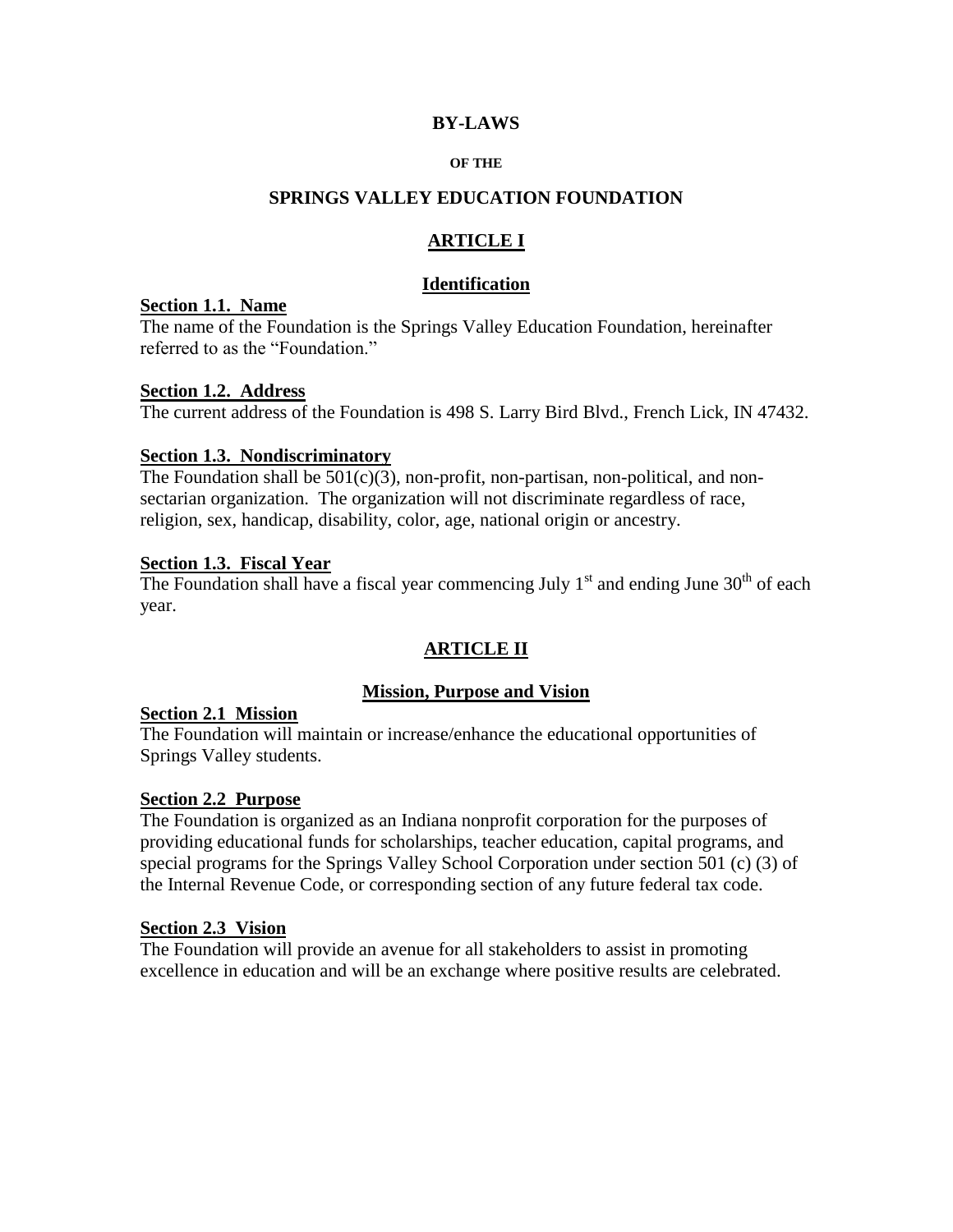# **ARTICLE III**

## **Foundation Membership**

### **Section 3.1 Directors**

All members of the Board of Directors shall be included as voting members of the Foundation.

#### **Section 3.2 Advisory Members**

Advisory members will be persons who have expertise in various areas that will allow for an efficient and legal operation of the Foundation.

### **Section 3.3. Honorary Members**

(Big donors, ex- directors, etc.)

### **Section 3.4 Meetings of the Membership**

The Foundation shall have monthly meetings of which the time, date and location will be voted on at July meeting each year. Special meetings may be called at the discretion of the President or the Executive Committee.

#### **Section 3.4 Quorum**

A quorum shall be met when over fifty percent (50%) of the voting membership are in attendance.

### **Section 3.5 Meeting Rules**

Robert's Rules of Order shall govern the conduct of business in all cases in which they are applicable and not in conflict with these Bylaws, the rules and regulations, Springs Valley Community School's policies, or the Indiana General Not-For-Profit Act.

# **ARTICLE IV**

### **Board of Directors**

#### **Section 4.1. Qualifications**

There will be nine Directors of the Foundation annually appointed by the following entities:

*Springs Valley Alumni Association West Baden Alumni Association French Lick Alumni Association Superintendent of Springs Valley Schools Springs Valley School Board Springs Valley School Board French Lick Council West Baden Council French Lick/West Baden Chamber of Commerce*

Those entities will appoint one person each before August 1<sup>st</sup> of each year.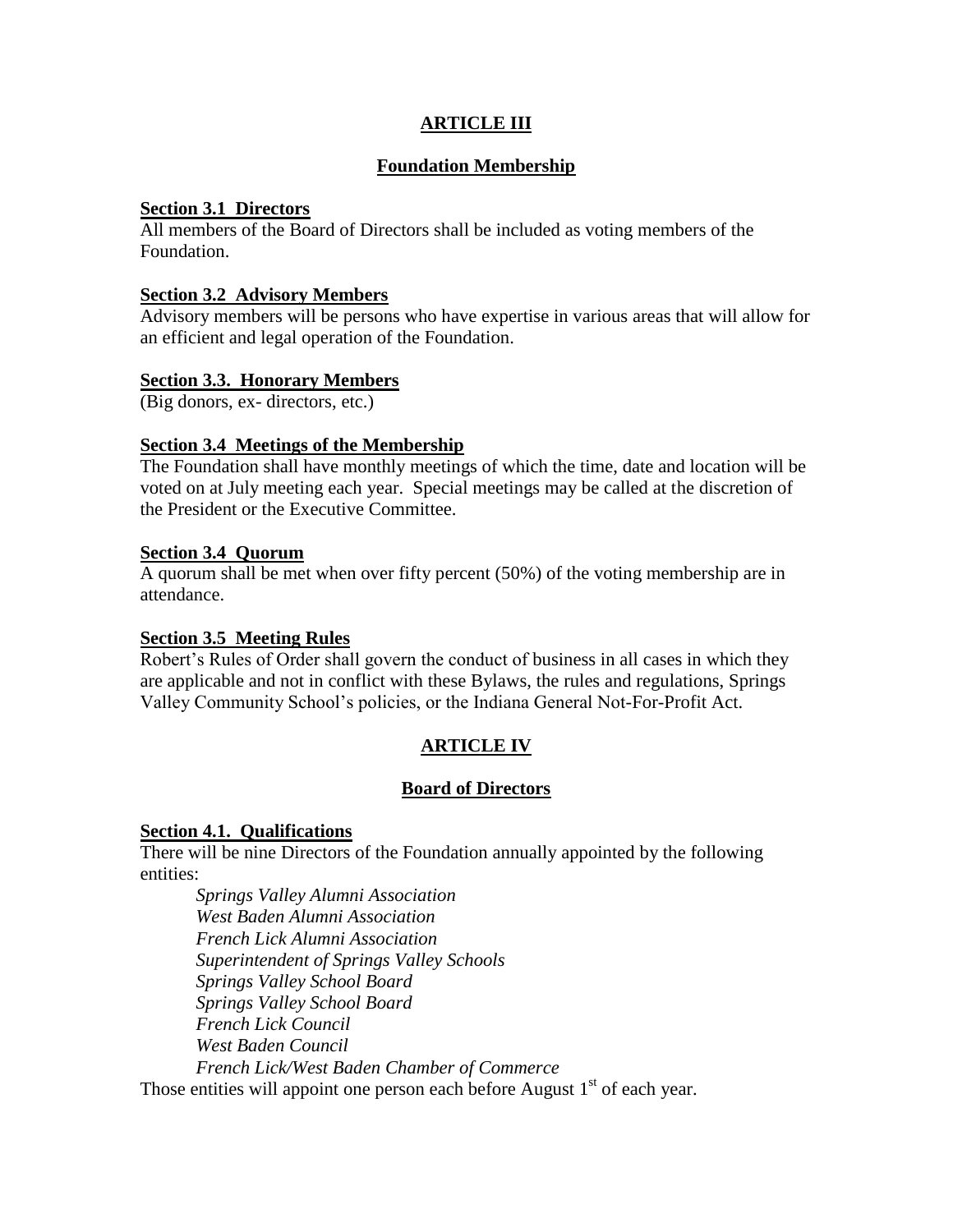# **Section 4.2 Terms**

All Board of Directors shall serve a one year term. There is no limit for the amount of years that they may serve.

# **ARTICLE V**

# **Officers of the Foundation**

# **Section 5.1. Officers**

The officers of the Foundation shall consist of a President, Vice-President, Secretary and Treasurer and any other officers as the Board shall create and elect. The elected officers shall serve for terms of one year or until his or her successor is selected and qualified. Officers may be re-elected to consecutive terms.

# **Section 5.2. Vacancies**

Whenever any vacancy occurs in any office, the same shall be filled by the Board of Directors, and the person elected shall hold office until his successor is chosen and qualified.

# **Section 5.3. President**

The President shall preside at all meetings of the Board of Directors and shall discharge all duties which are incumbent upon a presiding officer and perform such duties as the Board of Directors may prescribe. He/she may appoint special committees as needed. The President shall be Chief Executive Officer of the Foundation and shall be responsible for the general management of its affairs.

# **Section 5.4. Vice President**

The Vice President shall assume presidential duties in case of vacancy or absence of the president. He/she shall undertake other responsibilities as designated by the President.

# **Section 5.5. Secretary**

The Secretary shall record the minutes of all meetings, keep all records, and perform all duties customarily pertaining to this office.

### **Section 5.6. Treasurer**

The Treasurer shall receive and deposit funds in the name of the organization in a financial institution as selected by the Treasurer and approved by the membership. The Treasurer shall issue receipts, make disbursements of all approved expenditures, and ensure maintenance of a complete and accurate account of all funds received and disbursed.. The Treasurer shall prepare a written report of all transactions to be presented at the monthly meetings of which a copy will be given to the President. The Treasurer of the governing body of the school corporation may serve as the Treasurer of the Foundation as set forth in P.L.214-2005, SEC.64.